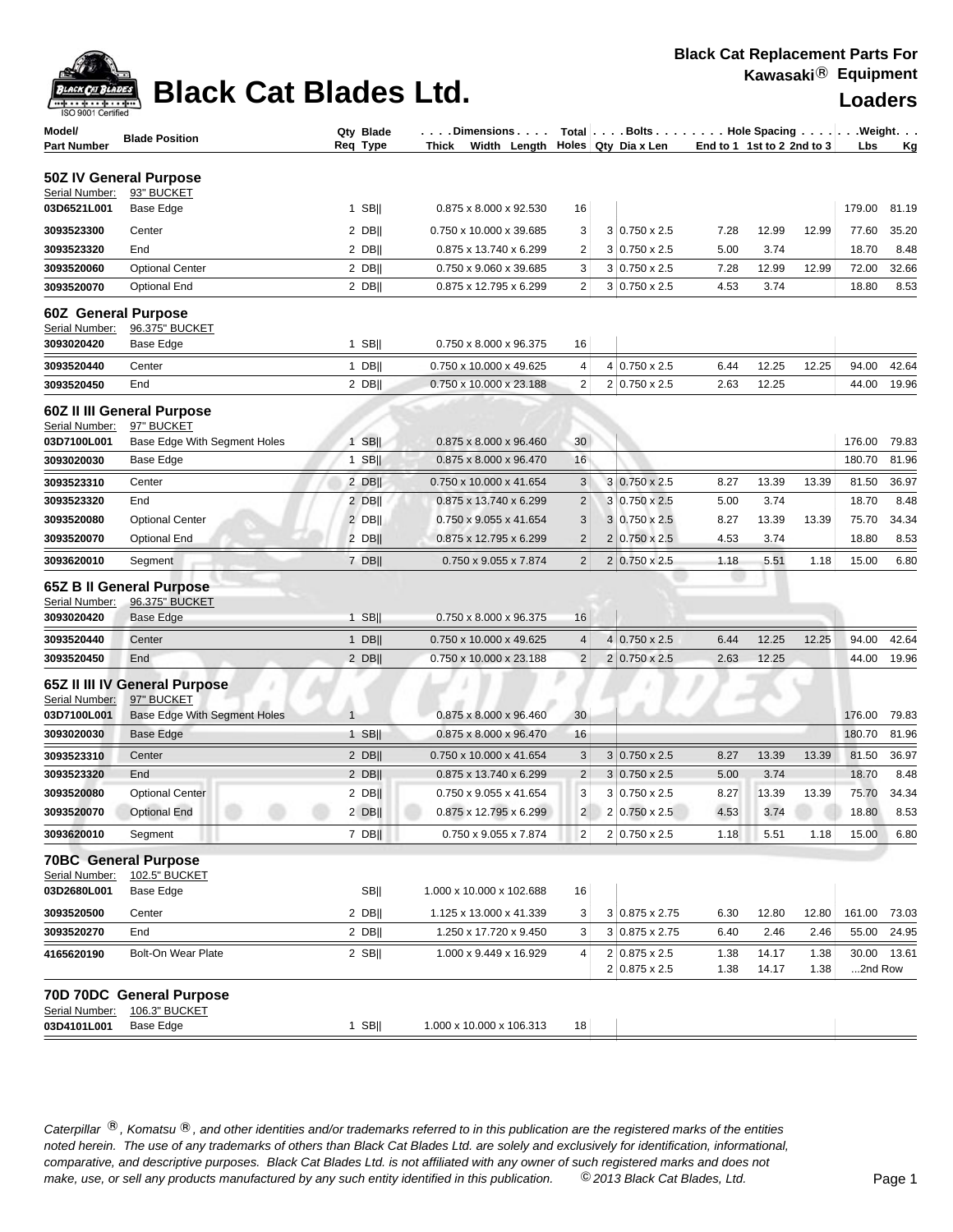# **Black Cat Blades Ltd. Loaders Loaders**

| Model/<br><b>Part Number</b>                                   | <b>Blade Position</b>                                                                                           | Qty Blade<br>Req Type | .Dimensions<br>Thick Width Length |                         | Total   Bolts   Hole Spacing   Weight.<br>Holes Qty Dia x Len | End to 1 1st to 2 2nd to 3 |                |              | Lbs                    | Кg    |
|----------------------------------------------------------------|-----------------------------------------------------------------------------------------------------------------|-----------------------|-----------------------------------|-------------------------|---------------------------------------------------------------|----------------------------|----------------|--------------|------------------------|-------|
| 3093520280                                                     | Center                                                                                                          | $2$ DB                | 1.125 x 13.000 x 43.504           | 3                       | 3 0.875 x 2.75                                                | 6.59                       | 13.39          | 13.39        | 170.20                 | 77.20 |
| 3093520270                                                     | End                                                                                                             | 2 DB                  | 1.250 x 17.720 x 9.450            | 3                       | $3 0.875 \times 2.75$                                         | 6.40                       | 2.46           | 2.46         | 55.00                  | 24.95 |
| 4165620190                                                     | <b>Bolt-On Wear Plate</b>                                                                                       | $2$ SB                | 1.000 x 9.449 x 16.929            | 4                       | 2 0.875 x 2.75<br>2 0.875 x 2.75                              | 1.38<br>1.38               | 14.17<br>14.17 | 1.38<br>1.38 | 30.00<br>2nd Row       | 13.61 |
| Serial Number:                                                 | <b>70DC</b> General Purpose<br>106.3" BUCKET                                                                    |                       |                                   |                         |                                                               |                            |                |              |                        |       |
| 3093020040                                                     | Base Edge                                                                                                       | $1$ SB                | 1.000 x 10.000 x 106.313          | 18                      |                                                               |                            |                |              |                        |       |
| 3093020050                                                     | HD Base Edge                                                                                                    | $1$ SB                | 1.250 x 10.000 x 106.313          | 18                      |                                                               |                            |                |              |                        |       |
| 3093520090                                                     | Center                                                                                                          | $2$ DB                | 1.125 x 13.000 x 43.500           | 3                       | 3 0.875 x 2.75                                                | 7.19                       | 14.56          | 14.56        | 170.20                 | 77.20 |
| 3093520100                                                     | End                                                                                                             | 2 DB                  | 1.125 x 17.920 x 9.450            | 3                       | 3 0.875 x 2.75                                                | 6.50                       | 2.46           | 2.46         | 50.80                  | 23.04 |
| 4165620190                                                     | Bolt-On Wear Plate                                                                                              | $2$ SB                | 1.000 x 9.449 x 16.929            | $\overline{4}$          | 2 0.875 x 2.5<br>2 0.875 x 2.5                                | 1.38<br>1.38               | 14.17<br>14.17 | 1.38<br>1.38 | 30.00<br>2nd Row       | 13.61 |
| Serial Number:                                                 | 70Z II III IV General Purpose<br>105" BUCKET                                                                    |                       |                                   |                         |                                                               |                            |                |              |                        |       |
| 3093020130                                                     | Base Edge                                                                                                       | $1$ SB                | 1.000 x 9.450 x 105.120           | 18                      |                                                               |                            |                |              | 258.00 117.03          |       |
| 3093020850                                                     | HD Base Edge                                                                                                    | $1$ SB                | 1.500 x 10.000 x 105.125          | 18                      |                                                               |                            |                |              |                        |       |
| 3093520210                                                     | Center                                                                                                          | $2$ DB                | 1.125 x 13.000 x 42.920           | $\sqrt{3}$              | 3 0.875 x 2.75                                                | 7.13                       | 14.37          | 14.37        | 168.00                 | 76.20 |
| 3093520100                                                     | End                                                                                                             | $2$ DB                | 1.125 x 17.920 x 9.450            | 3                       | 3 0.875 x 2.75                                                | 6.50                       | 2.46           | 2.46         | 50.80                  | 23.04 |
| 4165620020                                                     | <b>Bolt-On Wear Plate</b>                                                                                       | $2$ DB                | 1.000 x 9.450 x 16.930            | $\overline{4}$          | 2 0.875 x 2.5<br>$2 0.875 \times 2.5$                         | 1.38<br>1.38               | 14.17<br>14.17 |              | 37.00 16.78<br>2nd Row |       |
| <b>80Z II General Purpose</b><br>Serial Number:<br>03D4101L001 | 5001 02 05 06 07 08 09 10 12 14 15 16 18 19 20 22 24 25 28 30 36 37 38 39 44 47 48 51 53 56 59 77<br>Base Edge  | $1$ SB                | 1.000 x 10.000 x 106.313          | 18                      |                                                               |                            |                |              |                        |       |
| 3093520280                                                     | Center                                                                                                          | $2$ DB                | 1.125 x 13.000 x 43.504           | 3                       | $3 0.875 \times 2.75$                                         | 6.59                       | 13.39          | 13.39        | 170.20                 | 77.20 |
| 3093520270                                                     | End                                                                                                             | $2$ DB                | 1.250 x 17.720 x 9.450            | $\sqrt{3}$              | $3 0.875 \times 2.75$                                         | 6.40                       | 2.46           | 2.46         | 55.00                  | 24.95 |
| 4165620010                                                     | <b>Bolt-On Wear Plate</b>                                                                                       | $2$ SB                | 1.000 x 9.449 x 16.929            | $\overline{4}$          | 2 0.875 x 2.5<br>2 0.875 x 2.5                                | 1.38<br>1.38               | 14.17<br>14.17 |              | 34.60<br>2nd Row       | 15.69 |
| <b>80Z II General Purpose</b><br>Serial Number:<br>3093020040  | 5003 04 11 13 17 21 23 26 27 29 31 32 33 34 35 41 42 43 45 46 49 50 52 54 55 57 58 60 76 78<br><b>Base Edge</b> | $1$ SB                | 1.000 x 10.000 x 106.313          | 18                      |                                                               |                            |                |              |                        |       |
| 3093020050                                                     | HD Base Edge                                                                                                    | $1$ SB                | 1.250 x 10.000 x 106.313          | 18                      |                                                               |                            |                |              |                        |       |
| 3093520090                                                     | Center                                                                                                          | $2$ DB                | 1.125 x 13.000 x 43.500           | 3                       | 3 0.875 x 2.75                                                | 7.19                       | 14.56          | 14.56        | 170.20                 | 77.20 |
| 3093520100                                                     | End                                                                                                             | $2$ DB                | 1.125 x 17.920 x 9.450            | 3                       | $3 0.875 \times 2.75$                                         | 6.50                       | 2.46           | 2.46         | 50.80                  | 23.04 |
| 4165620010                                                     | <b>Bolt-On Wear Plate</b>                                                                                       | 2 SBII                | 1.000 x 9.449 x 16.929            | 4 <sup>1</sup>          | 2 0.875 x 2.5<br>2 0.875 x 2.5                                | 1.38<br>1.38               | 14.17<br>14.17 |              | 34.60 15.69<br>2nd Row |       |
| Serial Number:                                                 | 80Z III IV V General Purpose<br>110.25" BUCKET                                                                  |                       |                                   |                         |                                                               |                            |                |              |                        |       |
| 03D9350L001                                                    | Base Edge With Segment Holes                                                                                    | $1$ SB                | 1.000 x 10.000 x 110.250          | 32                      |                                                               |                            |                |              | 272.00 123.38          |       |
| 3093020780                                                     | Base Edge                                                                                                       | $1$ SB                | 1.000 x 9.500 x 110.250           | 18                      |                                                               |                            |                |              | 279.50 126.78          |       |
| 03D9200L001                                                    | HD Base Edge                                                                                                    | 1 SBII                | 1.250 x 10.000 x 110.250          | 18                      |                                                               |                            |                |              | 359.30 162.98          |       |
| 3093520390                                                     | Center                                                                                                          | $2$ DB                | 1.125 x 12.992 x 45.440           | 3                       | 3 0.875 x 2.75                                                | 7.52                       | 15.20          | 15.20        | 173.00                 | 78.47 |
| 3093520100                                                     | End                                                                                                             | $2$ DB                | 1.125 x 17.920 x 9.450            | 3                       | 3 0.875 x 2.75                                                | 6.50                       | 2.46           | 2.46         | 50.80                  | 23.04 |
| 3093620040                                                     | Segment                                                                                                         | $2$ DB                | 1.125 x 13.000 x 10.250           | $\overline{\mathbf{c}}$ | 3 0.875 x 2.75                                                | 2.07                       | 6.10           | 2.07         | 39.00                  | 17.69 |
| 4165620020                                                     | Bolt-On Wear Plate                                                                                              | $2$ DB                | 1.000 x 9.450 x 16.930            | 4                       | 2 0.875 x 2.5<br>2 0.875 x 2.5                                | 1.38<br>1.38               | 14.17<br>14.17 |              | 37.00<br>2nd Row       | 16.78 |

### **85Z II General Purpose**

Serial Number: 116" BUCKET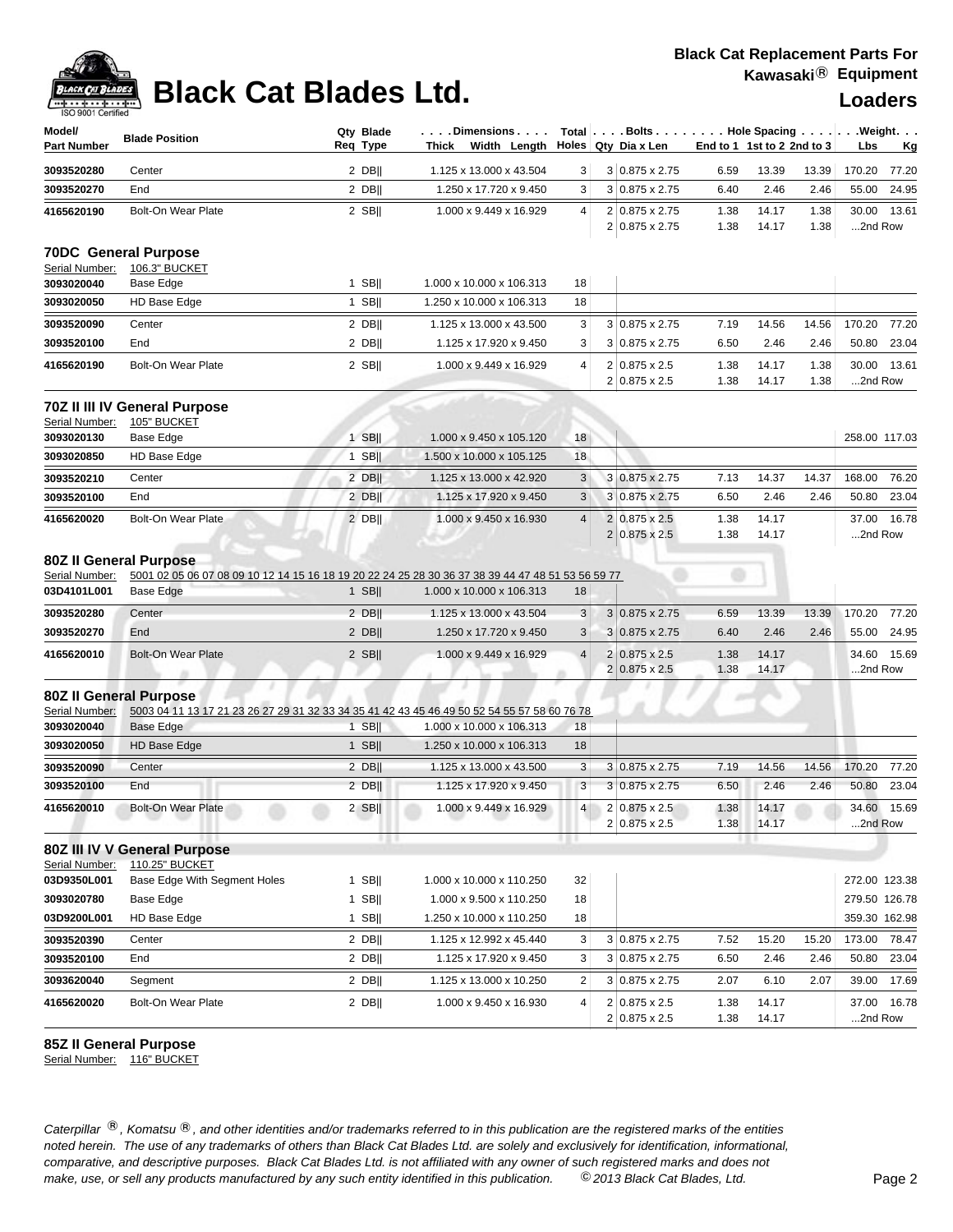## **Black Cat Replacement Parts For Kawasaki**® **Equipment**



# **Black Cat Blades Ltd. Loaders Loaders**

| Model/<br><b>Part Number</b>  | <b>Blade Position</b>                                                     | Qty Blade<br>Reg Type | . Dimensions<br>Thick<br>Width Length |                |   | Total Bolts Hole Spacing Weight.<br>Holes Qty Dia x Len | End to 1 1st to 2 2nd to 3 |                |       | Lbs              | <u>Kg</u>   |
|-------------------------------|---------------------------------------------------------------------------|-----------------------|---------------------------------------|----------------|---|---------------------------------------------------------|----------------------------|----------------|-------|------------------|-------------|
| 03D4131L001                   | Base Edge                                                                 | 1 SB $  $             | 1.250 x 10.000 x 116.156              |                |   |                                                         |                            |                |       |                  |             |
| 3093520320                    | Center                                                                    | $2$ DB                | 1.250 x 13.000 x 48.438               | 3              |   | $0.875 \times 3.5$                                      | 12.17                      | 14.56          | 14.56 | 226.00 102.51    |             |
| 3093520330                    | End                                                                       | $2$ DB                | 1.250 x 17.920 x 9.460                | 3              |   | $0.875 \times 3.5$                                      | 6.50                       | 2.46           | 2.46  |                  | 55.00 24.95 |
| 4165620040                    | <b>Bolt-On Wear Plate</b>                                                 | $2$ SB                | 1.250 x 10.236 x 17.716               | 4              |   | 2 0.875 x 2.5<br>$2 0.875 \times 2.5$                   | 1.48<br>1.48               | 14.76<br>14.76 |       | 2nd Row          | 53.50 24.27 |
| Serial Number:                | 85Z II General Purpose<br>120" BUCKET                                     |                       |                                       |                |   |                                                         |                            |                |       |                  |             |
| 03D2701L001                   | Base Edge                                                                 | 1 SB $  $             | 1.250 x 10.250 x 120.110              | 18             |   |                                                         |                            |                |       | 398.00 180.53    |             |
| 03D4281L001                   | Center                                                                    | 2 DB                  | 1.250 x 13.000 x 50.313               | 3              |   | 3 0.875 x 2.75                                          | 8.31                       | 16.75          | 16.75 | 213.00           | 96.62       |
| 3093520100                    | End                                                                       | 2 DB                  | 1.125 x 17.920 x 9.450                | 3              |   | 3 0.875 x 2.75                                          | 6.50                       | 2.46           | 2.46  | 50.80            | 23.04       |
| 4165620040                    | Bolt-On Wear Plate                                                        | $2$ SB                | 1.250 x 10.236 x 17.716               | $\overline{4}$ |   | 2 0.875 x 2.5<br>$2 0.875 \times 2.5$                   | 1.48<br>1.48               | 14.76<br>14.76 |       | 53.50<br>2nd Row | 24.27       |
| Serial Number:                | <b>85Z IV General Purpose</b><br>122" BUCKET                              |                       |                                       |                |   |                                                         |                            |                |       |                  |             |
| 3093021960                    | Base Edge                                                                 | $1$ DB                | 1.250 x 10.250 x 122.070              | 18             |   |                                                         |                            |                |       | 409.10 185.56    |             |
| 3093520760                    | Center                                                                    | $2$ DB                | 1.125 x 13.000 x 51.340               | 3              |   | 3 0.875 x 2.75                                          | 8.50                       | 17.13          |       | 196.00           | 88.90       |
| 3093520100                    | End                                                                       | $2$ DB                | 1.125 x 17.920 x 9.450                | 3              |   | 3 0.875 x 2.75                                          | 6.50                       | 2.46           | 2.46  | 50.80            | 23.04       |
| 3093521050                    | Heavy Duty Wider Center                                                   | $2$ DB                | 1.252 x 15.354 x 51.339               | $\mathbf{3}$   |   | 3 0.875 x 2.75                                          | 8.50                       | 17.17          | 17.17 | 261.70 118.71    |             |
| 3093521060                    | Heavy Duty Wider End                                                      | $2$ DB                | 1.375 x 20.276 x 9.449                | 3              |   | 3 0.875 x 2.75                                          | 7.68                       | 2.46           | 2.46  | 68.80            | 31.21       |
| 4165620040                    | <b>Bolt-On Wear Plate</b>                                                 | $2$ SB                | 1.250 x 10.236 x 17.716               | $\overline{4}$ |   | $2 0.875 \times 2.5 $<br>2 0.875 x 2.5                  | 1.48<br>1.48               | 14.76<br>14.76 |       | 2nd Row          | 53.50 24.27 |
| Serial Number:<br>03D7150L001 | 90Z III IV General Purpose<br>122" BUCKET<br>Base Edge With Segment Holes | $1$ SB                | 1.500 x 10.630 x 122.000              | 38             |   |                                                         |                            |                |       | 496.00 224.98    |             |
| 3093020240                    | Base Edge                                                                 | $1$ SB                | 1.500 x 10.625 x 122.000              | 24             |   |                                                         |                            |                |       | 496.00 224.98    |             |
| 3093520160                    | Center                                                                    | 2 DB                  | 1.250 x 15.360 x 50.590               | $\overline{4}$ |   | $4 1.000 \times 3$                                      | 6.80                       | 16.94          | 3.16  | 261.60 118.66    |             |
| 3093520150                    | End                                                                       | $2$ DB                | 1.250 x 20.280 x 10.040               | 3              |   | $3 1.000 \times 3$                                      | 7.69                       | 2.47           |       | 66.00            | 29.94       |
| 3093520160F                   | <b>HA</b> Center                                                          | $2$ HA                | 1.625 x 12.500 x 50.590               | $\overline{4}$ |   | $4 1.000 \times 3$                                      | 6.79                       | 16.93          | 3.15  | 311.10 141.11    |             |
| 3093520150F                   | HA End (Fabricated)                                                       | $2$ HA                | 1.625 x 16.000 x 10.000               | 3              |   | $3 1.000 \times 3$                                      | 5.02                       | 9.50           | 2.46  | 85.00            | 38.56       |
| 3093620020                    | Segment                                                                   | 7 DB                  | 1.250 x 15.375 x 9.625                | $\overline{2}$ | 2 | $1.000 \times 3$                                        | 1.75                       | 6.13           |       | 48.00            | 21.77       |
| 4165620040                    | <b>Bolt-On Wear Plate</b>                                                 | $2$ SB                | 1.250 x 10.236 x 17.716               | $\overline{4}$ |   | $2 0.875 \times 2.5$<br>$2 0.875 \times 2.5$            | 1.48<br>1.48               | 14.76<br>14.76 |       | 53.50<br>2nd Row | 24.27       |
|                               | 95Z II General Purpose<br>Serial Number: 60416 UP 135.4" BUCKET           |                       |                                       |                |   |                                                         |                            |                |       |                  |             |
| 03D3730L001                   | Base Edge                                                                 | $1$ SB                | 1.500 x 12.000 x 135.433              | 24             |   |                                                         |                            |                |       | 625.00 283.50    |             |
| 03D3560L001                   | HD Base Edge                                                              | $1$ SB                | 1.750 x 11.250 x 135.750              | 24             |   |                                                         |                            |                |       |                  |             |
| 3093520130                    | Center                                                                    | $1$ DB                | 1.250 x 16.000 x 71.563               | 8              |   | $8 1.000 \times 4$                                      | 8.25                       | 3.13           | 14.19 | 349.00 158.30    |             |
| 3093520120                    | End                                                                       | $2$ DB                | 1.250 x 16.000 x 31.813               | 4              | 4 | $1.000 \times 4$                                        | 5.69                       | 3.13           | 14.19 | 167.00 75.75     |             |
| 4165620050                    | <b>Bolt-On Wear Plate</b>                                                 | $2$ DB                | 1.500 x 10.500 x 20.375               | 4              |   | 2 0.875 x 2.75<br>2 0.875 x 2.75                        | 1.38<br>1.38               | 17.71<br>17.71 |       | 96.00<br>2nd Row | 43.54       |
| Serial Number:                | 95Z III IV General Purpose<br>135.8" BUCKET                               |                       |                                       |                |   |                                                         |                            |                |       |                  |             |
| 03D7160L001                   | Base Edge With Segment Holes                                              | 1 SB $  $             | 1.500 x 10.630 x 135.820              | 38             |   |                                                         |                            |                |       | 565.00 256.28    |             |
| 3093020290                    | Base Edge                                                                 | $1$ DB                | 1.500 x 10.625 x 135.875              | 24             |   |                                                         |                            |                |       | 565.00 256.28    |             |
| 3093520170                    | Center                                                                    | $2$ DB                | 1.375 x 16.000 x 56.500               | 4              |   | $4 1.000 \times 4$                                      | 7.78                       | 18.94          | 3.16  | 273.70 124.15    |             |